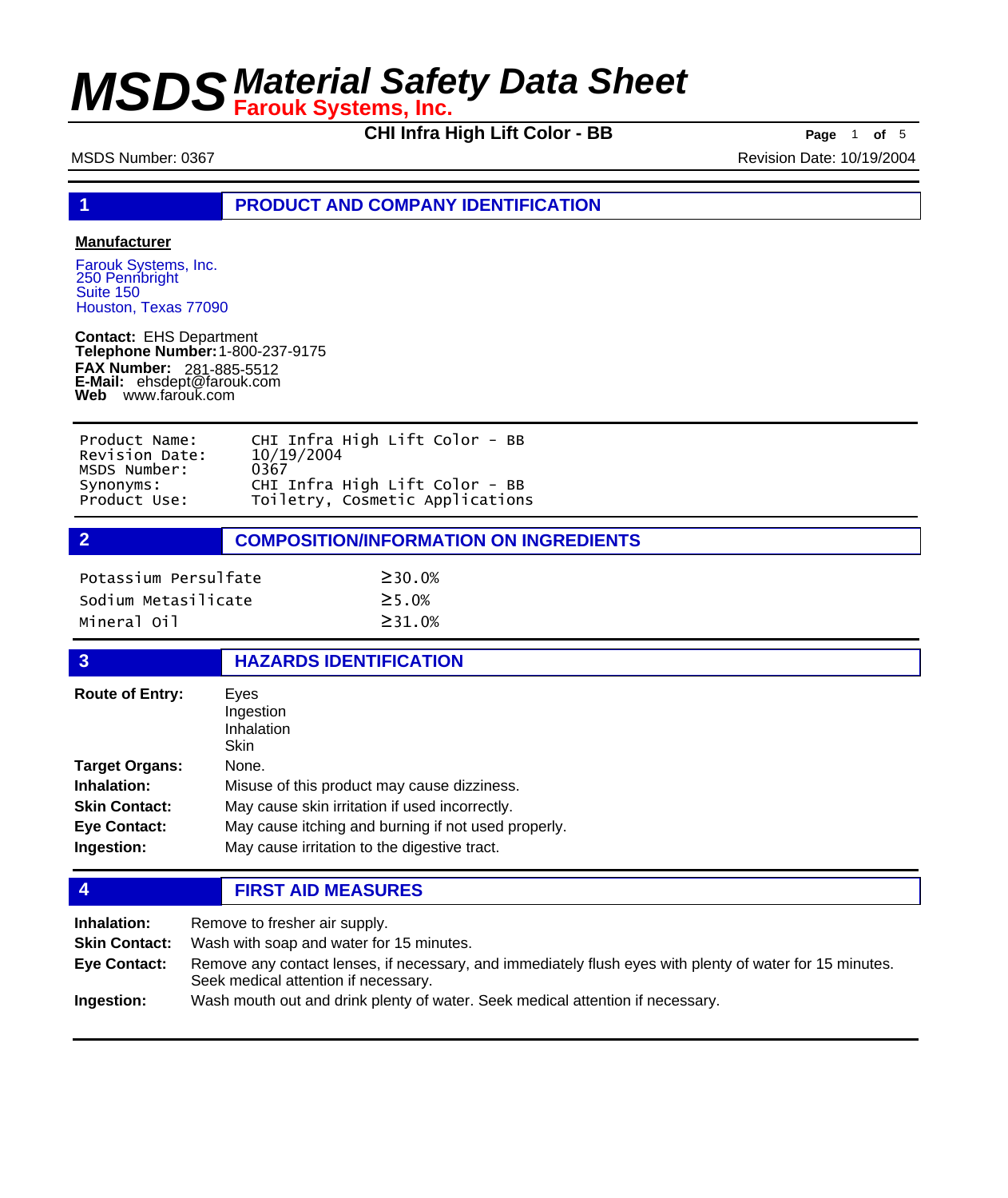**CHI Infra High Lift Color - BB Page** <sup>2</sup> **of** <sup>5</sup>

MSDS Number: 0367 Revision Date: 10/19/2004

## **5 FIRE FIGHTING MEASURES**

FLASHPOINT AND METHOD: Not applicable. FLAMMABLE LIQUIDS: Not available. AUTO IGNITION TEMP: None. FLAMMABLE CLASS: None. BURNING RATE OF SOLID: Not available GENERAL HAZARDS: Evacuate personnel downwind of fire to avoid inhalation of fumes and smoke. EXTINGUISHING METHODS: Chemical type foam, Dry Chemical, Water Fog HAZARDOUS COMBUSTION PRODUCTS: None. FIRE FIGHTING PROCEDURES: This product is not flammable.However, hazardous decomposition and combustion products may be formed in a fire situation. Cool exposed containers with water spray to prevent overheating.

FIRE FIGHTING EQUIPMENT: Respiratory and eye protection are required for fire fighting personnel. Full protective equipment (Bunker Gear) and self contained breathing apparatus (SCBA) should be used for all indoor fires and significant outdoor fires. For small outdoor fires, which may be easily extinguished with a portable fire extinguisher, use of a SCBA may not be needed.

## **6 ACCIDENTAL RELEASE MEASURES**

SMALL SPILL: When a spill occurs, use absorbent material on the substance. Dispose of the material according to all local, state and federal regulations. Always use an absorbent material when cleaning up a spill.

ENVIRONMENTAL PRECAUTIONS: Avoid run-off or release into sewers, stormdrains and waterways.

GENERAL PRECAUTIONS: Remove containers away from flammable materials.

### **7 HANDLING AND STORAGE** Use appropriate personal protective equipment as specified in Section 8. Handle in a manner consistent with good household/personal techniques and practices. **Handling Precautions:** Keep containers/bottles securely sealed when not in use. Store in cool/dry conditions that do not exceed room temperature. Try to store product in temperatures between 40°F to 90° F. **Storage Requirements:**

## **8 EXPOSURE CONTROLS/PERSONAL PROTECTION**

These recommendations provide general guideance for handling this product safely. Because specific use conditions may vary, safety procedures should be developed for each specific application of this product. When developing procedures, always consider potential waste, disposal and personal safety issues. **Engineering Controls:** EYES AND FACE: For reasonable foreseeable uses of this product, eye and face protection is not required. SKIN: For reasonable foreseeable uses of this product, skin protection is not required. RESPIRATORY: For reasonable foreseeable uses of this product, respiratory protection is not required. **Protective Equipment:** EXPOSURE GUIDELINES: Overexposure is unlikely. Since all parameters cannot be foreseen, the use of engineering controls to reduce exposure may be necessary.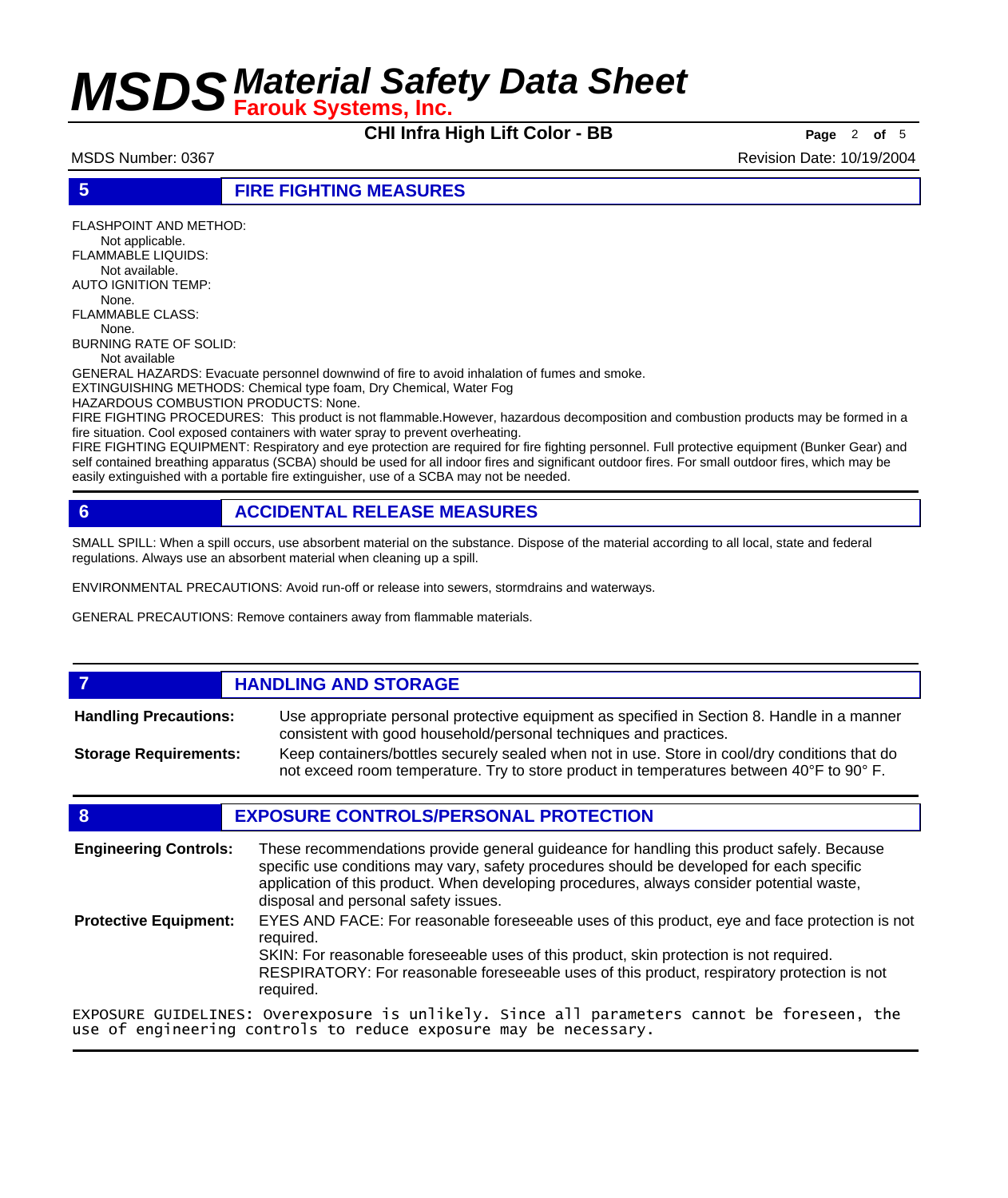**CHI Infra High Lift Color - BB Page** <sup>3</sup> **of** <sup>5</sup>

MSDS Number: 0367 Revision Date: 10/19/2004

## **9 PHYSICAL AND CHEMICAL PROPERTIES**

**Appearance:** Light to opaque tan color **Physical State:** Creme **Odor:** Pleasant, fragrance **pH:** 10.5 - 11.5 **Vapor Pressure:** N/A **Vapor Density:** N/A

**Boiling Point:** N/A **Freezing/Melting Pt.:** N/A **Solubility:** Soluble in water. **Spec Grav./Density:** N/A

| 10                                    | <b>STABILITY AND REACTIVITY</b>                                               |
|---------------------------------------|-------------------------------------------------------------------------------|
| Stability:                            | YES                                                                           |
| <b>Conditions to avoid:</b>           | None.                                                                         |
| Materials to avoid (incompatability): | Keep away from strong acids, reducing chemicals and heavy metals.             |
|                                       | Hazardous Decomposition products: Releases oxygen which may intensity a fire. |
| <b>Hazardous Polymerization:</b>      | Will Not Occur.                                                               |

## **11 TOXICOLOGICAL INFORMATION**

ACUTE: DERMAL LD50: Not available. ORAL LD50: Not available. INHALATION LC50: Not available. EYE EFFECTS: This product may cause irritation to eyes if not used under normal conditions. TARGET ORGANS: NONE. SENSITIZATIONS: Not available. CARCINOGENICITY: IARC: Listed by IARC - No. NTP: Listed by NTP - No. OSHA: Listed by OSHA - No.

MUTAGENICITY: Not available. REPRODUCTIVE EFFECTS: None. TERATOGENIC EFFECTS: Not available.

## **12 ECOLOGICAL INFORMATION**

ENVIRONMENTAL DATA: Not available. ECOTOXICOLOGICAL INFO: Not available. DISTRIBUTION: Not available. CHEMICAL FATE INFO: Not available.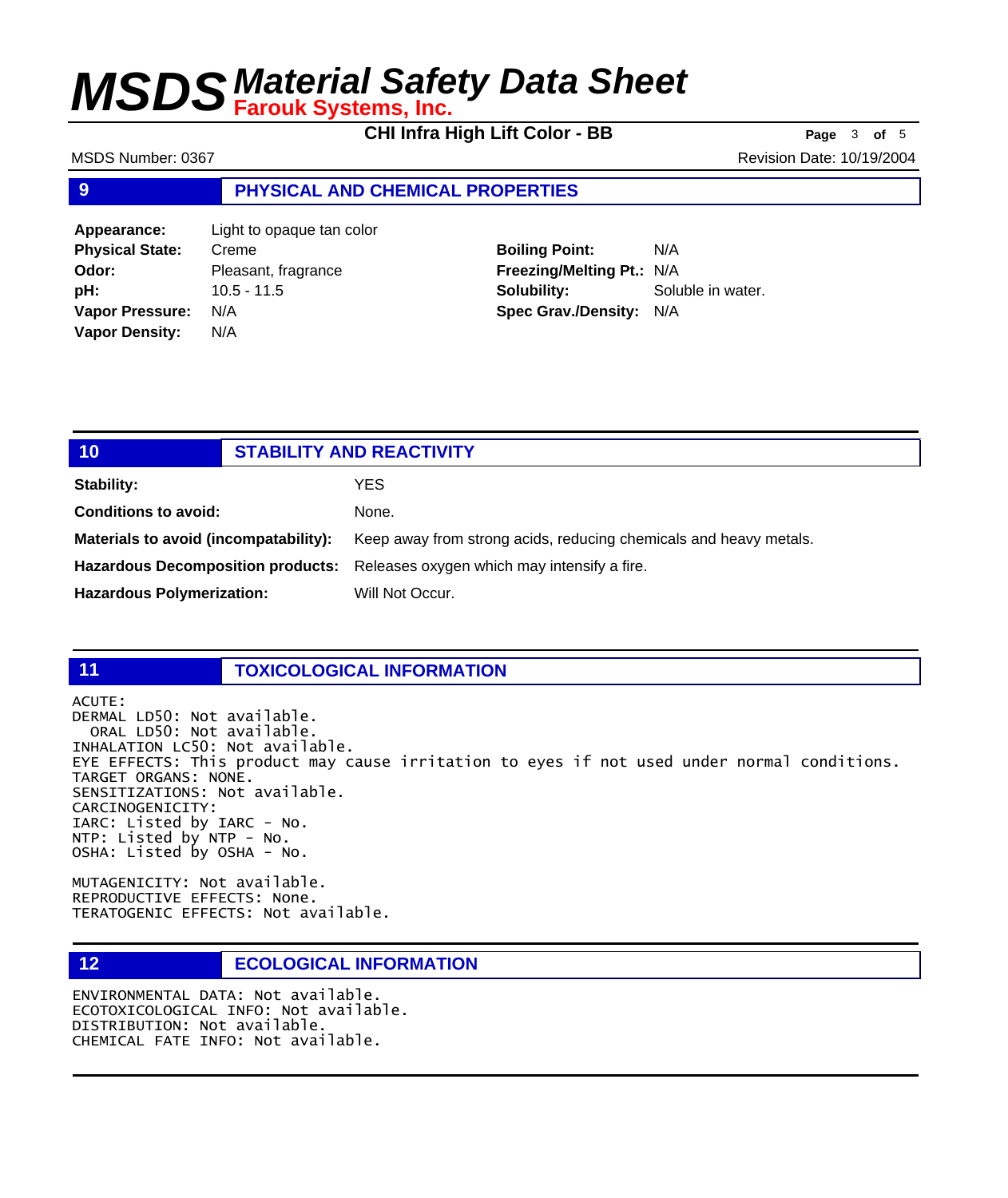**CHI Infra High Lift Color - BB Page** <sup>4</sup> **of** <sup>5</sup>

MSDS Number: 0367 Revision Date: 10/19/2004

## **13 DISPOSAL CONSIDERATIONS**

US EPA Waste Number and Descriptions:

DISPOSAL METHOD: Controlled release of diluted product into a biological wastewater treatment plant. COMPONENT WASTE NUMBER: No EPA Waste Numbers are applicable for this product's components. DISPOSAL INSTRUCTIONS: Dispose of waste material according to local, state and federal rules and regulations.

**14 TRANSPORT INFORMATION**

This product is regulated as a hazardous material by the United States (DOT) or Canadian (TDG) transportation regulations.

DOT CLASSIFICATION: Shipping Name: Consumer Commodity Class: ORM-D

IMDG CLASSIFICATION: Shipping Name: Oxidizing Liquid, nos(Potassium Persulfate mixture) - UN3139, PG III Class: 5.1 - Oxidizer

IATA CLASSIFICATION: Shipping Name: Oxidizing Liquid, nos (Potassium Persulfate mixture) - UN3139, PG III Class: 5.1 - Oxidizer Pkg Inst - Y514

1-800-424-9300 1-703-527-3887 Outside the United States CHEMTREC

## **15 REGULATORY INFORMATION**

UNITED STATES: SARA TITLE III (Superfund Amendments and Reauthorization Act) 311/312 HAZARD CATEGORIES Fire: No. Pressure Generating: No. Reactivity: No. Acute: No. 313 REPORTABLE INGREDIENTS: Not applicable. TITLE III NOTES: None. CERCLA(Comprehensive Response, Compensation, and Liability Act) CERCLA RQ: None. TSCA(Toxic Substance Release Act) TSCA REGULATORY: All ingredients are listed in the TSCA Inventory. CANADA: WHMIS(WORKER HAZARDOUS MATERIAL INFORMATION SYSTEM) This product is WHMIS controlled. CANADIAN INGREDIENT DISCLOSURE LIST: Sodium Metasilicate. CANADIAN ENVIRONMENTAL PROTECTION ACT: All intentional ingredients are listed on the DSL(Domestic Substance List). EUROPEAN COMMUNITY: EU REGULATORY: All intentional ingredients are listed on the European's EINECS Inventory. STATE REGULATIONS: Not available. LOCAL REGULATIONS: Not available.